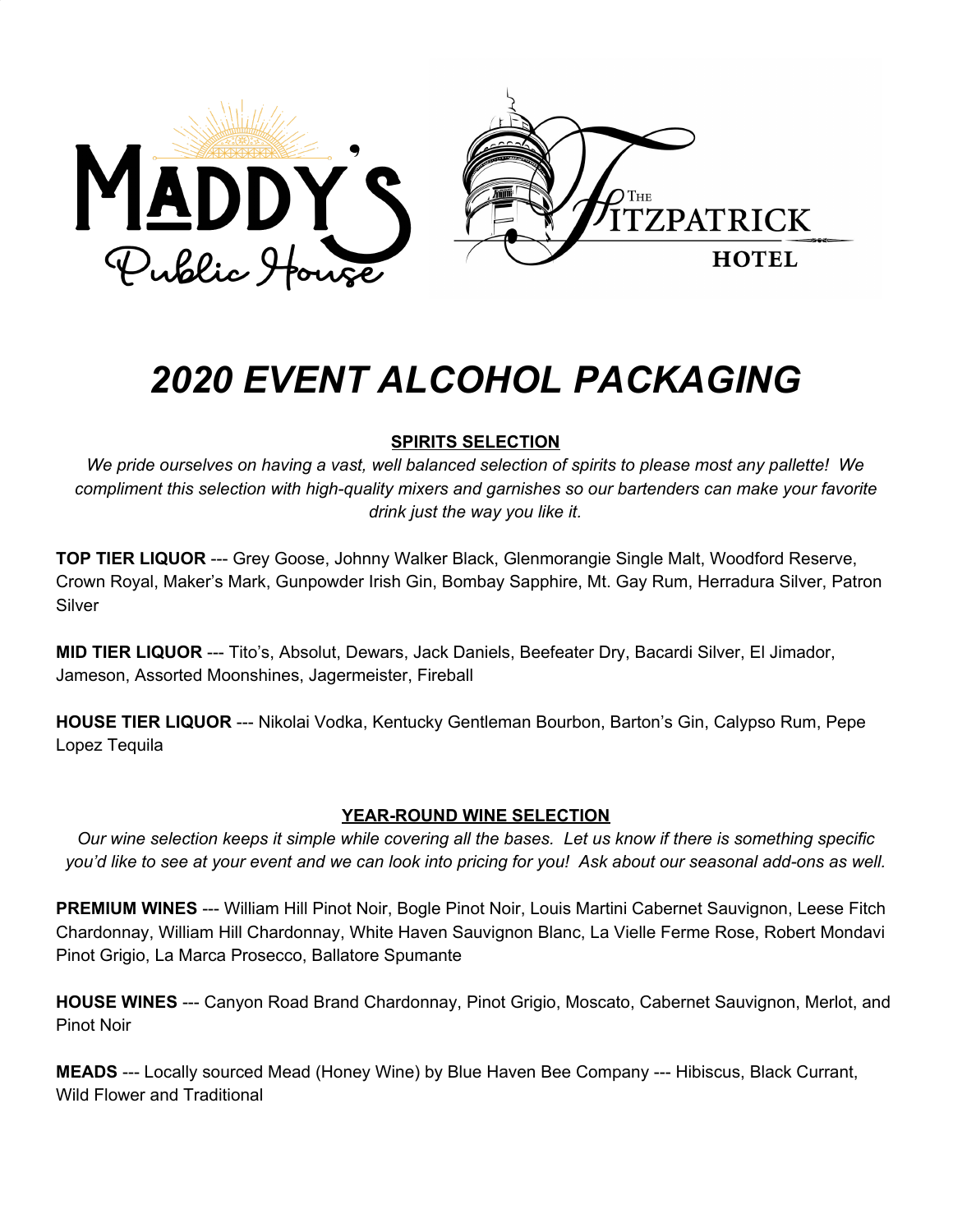#### **YEAR- ROUND BEER SELECTION**

*Ask about our rotating cast of seasonal stars.*

**DOMESTIC** --- Bud Light, Mich Ultra, Miller Lite, Coors Lite, Pabst Blue Ribbon, Bold Rock Apple Cider

**IMPORTED** --- Corona Extra, Negra Modelo, Stella Artois, Heineken, Guinness

**CRAFT** --- Sweetwater 420, Terrapin Hopsecutioner, Orpheus Atalanta, Monday Night Drafty Kilt Scotch Ale, Monday Night Slap Fight IPA, Savannah River No Jacket Required, Wild Heaven Emergency Drinking Beer,

**ON DRAUGHT** --- We always have Guinness and Bud Light on draught --- we also rotate seasonal crafts

## **BAR PACKAGES**

**CASH BAR** --- guests pay for drinks as they buy them. \$100 charge/bartender for a 4 hour event. One bartender required per 75 guests.

**TICKETED** --- client can pre-purchase a select amount of drink tickets and distribute them to your guests. After their tickets run out, guests can continue to purchase drinks on their own after tickets run out. \$100 charge/bartender for a 4 hour event. One bartender per 75 guests.

**CONSUMPTION** --- open bar for guests (beer and wine or full liquor bar) and client pays for total at end of event using a card on file

## **CONSUMPTION PRICING PER DRINK**

| <b>TYPE</b>            | <b>PRICE</b> |
|------------------------|--------------|
| <b>Top Tier Liquor</b> | \$8          |
| Mid Tier Liquor        | \$7          |
| House Liquor           | \$6          |
| <b>Premium Wines</b>   | \$7          |
| <b>House Wines</b>     | \$5          |
| Domestic Beer          | \$3          |
| Imported/Craft         | \$4          |

## **ASK US ABOUT OUR SPECIALTY DRINK PACKAGES FOR YOUR EVENT!**

- **● Bloody Mary Bars**
- **● Mimosa Bars**
- **● Spiked Coffee/Cider/Cocoa Station**